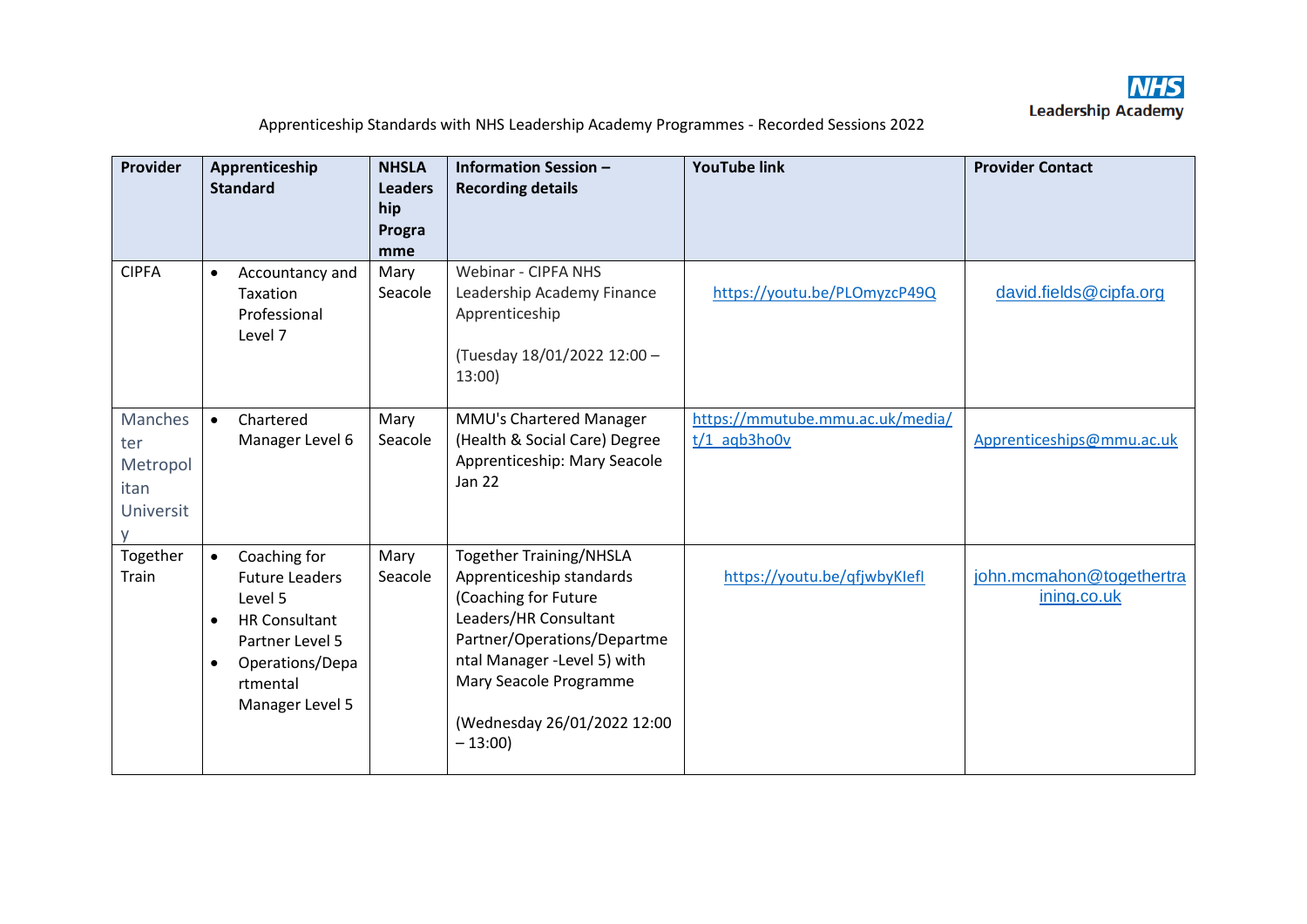

| Together<br>Train           | $\bullet$<br>$\bullet$ | <b>Customer Service</b><br><b>Practitioner Level</b><br>2<br><b>Customer Service</b><br>Specialist Level 3                                    | Edward<br>Jenner | <b>Together Training/NHSLA</b><br>Apprenticeship standards<br>(Customer Service Practitioner<br>Level 2 and Customer Service<br>Specialist Level 3) with Edward<br>Jenner Programme<br>(Thursday 27/01/2022 13:00 -<br>14:00 pm)          | https://youtu.be/icqGsAWSwfA                                                       | john.mcmahon@togethertra<br>ining.co.uk |
|-----------------------------|------------------------|-----------------------------------------------------------------------------------------------------------------------------------------------|------------------|-------------------------------------------------------------------------------------------------------------------------------------------------------------------------------------------------------------------------------------------|------------------------------------------------------------------------------------|-----------------------------------------|
| University<br>of<br>Cumbria | $\bullet$              | Project Manager<br>Degree<br>Apprenticeship<br>Level 6                                                                                        | Mary<br>Seacole  | PMDA Q&A Session for Health<br>(Thursday 03/02/2022 12:00 -<br>13:00                                                                                                                                                                      | <b>University of Cumbria - PMDA Q&amp;A</b><br><b>Session For Health - YouTube</b> | steven.wood@cumbria.ac.uk               |
| <b>APA</b>                  | $\bullet$              | Procurement &<br><b>Supply Assistant</b><br>Apprenticeship<br>Level 3<br>Commercial<br>Procurement and<br>Supply<br>Apprenticeship<br>Level 4 | Edward<br>Jenner | Procurement & Supply<br>Assistant Apprenticeship Level<br>3 and Commercial<br>Procurement and Supply<br>Apprenticeship Level 4 with the<br><b>Edward Jenner Programme</b><br>(March 2022 cohort)<br>(Thursday 03/02/2022 13:00 -<br>14:00 | https://youtu.be/13zzFCXtrzc                                                       | nicky@apatraining.co.uk                 |
| Arden<br>University         |                        | Chartered<br>Manager<br>(Degree) Level 6                                                                                                      | Mary<br>Seacole  | Arden University/NHSLA - Level<br>6 Chartered Manager Degree<br>Apprenticeship with Mary<br>Seacole                                                                                                                                       | https://youtu.be/8M3w7hUCg80                                                       | degreeapprenticeships@ar<br>den.ac.uk   |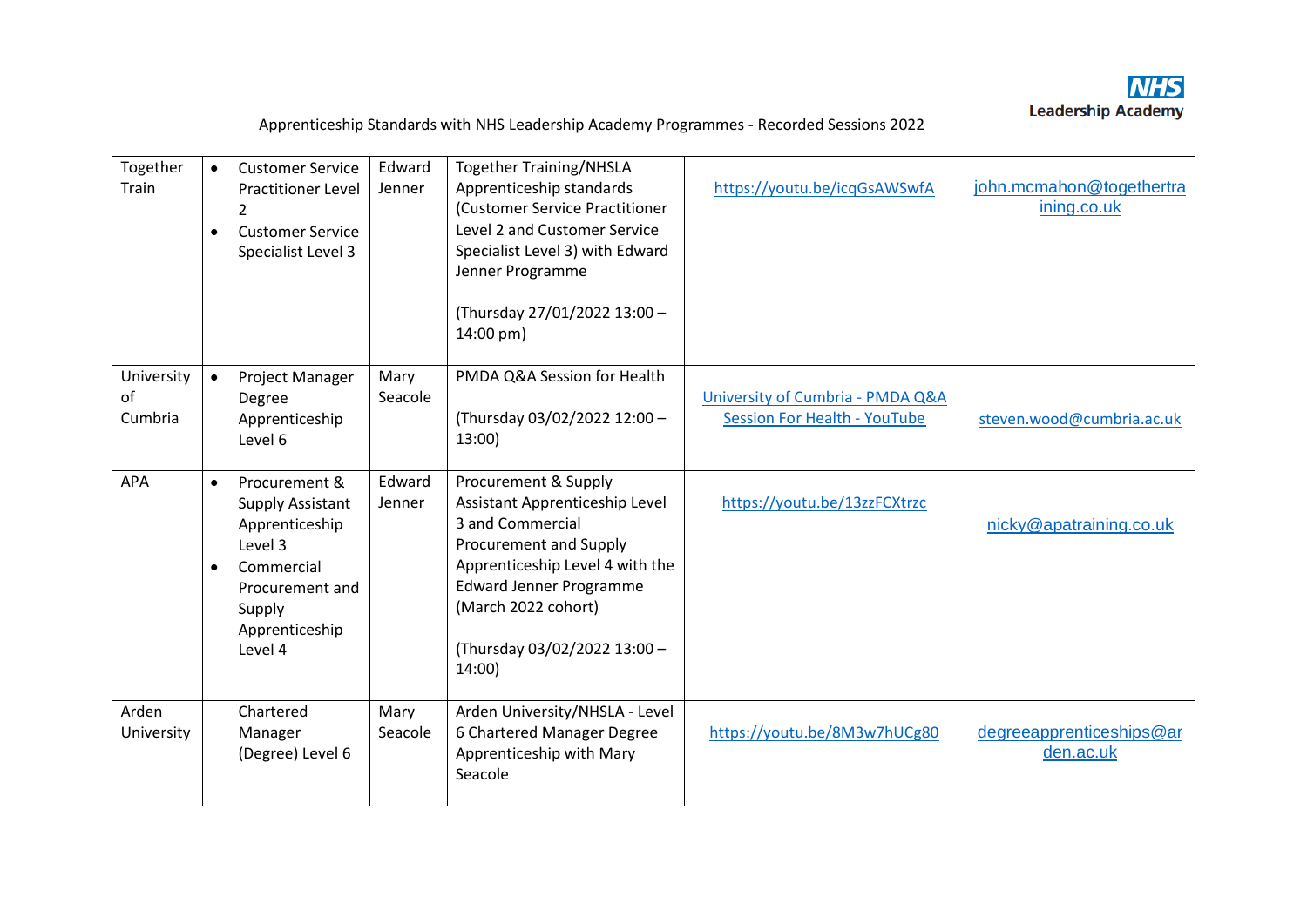

|                     |                                                                                                                                                                                |                  | (Tuesday 08/02/2022 12:00 -<br>13:00                                                                                                                                                                                                                                                                                          |                              |                                         |
|---------------------|--------------------------------------------------------------------------------------------------------------------------------------------------------------------------------|------------------|-------------------------------------------------------------------------------------------------------------------------------------------------------------------------------------------------------------------------------------------------------------------------------------------------------------------------------|------------------------------|-----------------------------------------|
| Cambridg<br>e Spark | <b>NHS Digital</b><br>Development Lead<br>(Business Analyst)<br>Apprenticeship Level<br>4                                                                                      | Edward<br>Jenner | NHS Digital Development Lead<br>(Business Analyst)<br>Apprenticeship Level 4 with the<br><b>Edward Jenner Programme</b><br>(Wednesday 02/03/2022<br>11:15-12:00)<br>Register directly with<br>Cambridge Spark at link:<br>Register here.                                                                                      | No recording links           | Contact@cambridgespark.co<br>m          |
| Together<br>Train   | Learning &<br>$\bullet$<br>Development<br><b>Practitioner Level</b><br>$\overline{3}$<br>Team Leader<br>$\bullet$<br>Level 3<br>HR Support with<br>$\bullet$<br>Jenner Level 3 | Edward<br>Jenner | <b>Together Training/NHSLA</b><br>Apprenticeship standards<br>(Learning & Development<br>Practitioner,<br>Team Leader and<br>HR Support- level 3) with<br><b>Edward Jenner</b><br>(Thursday 03/03/2022 12:00 -<br>13:00<br>For the link to attend this<br>session please email<br>apprenticeship@leadershipaca<br>demy.nhs.uk | https://youtu.be/wvVc4E6lEkw | john.mcmahon@togethertra<br>ining.co.uk |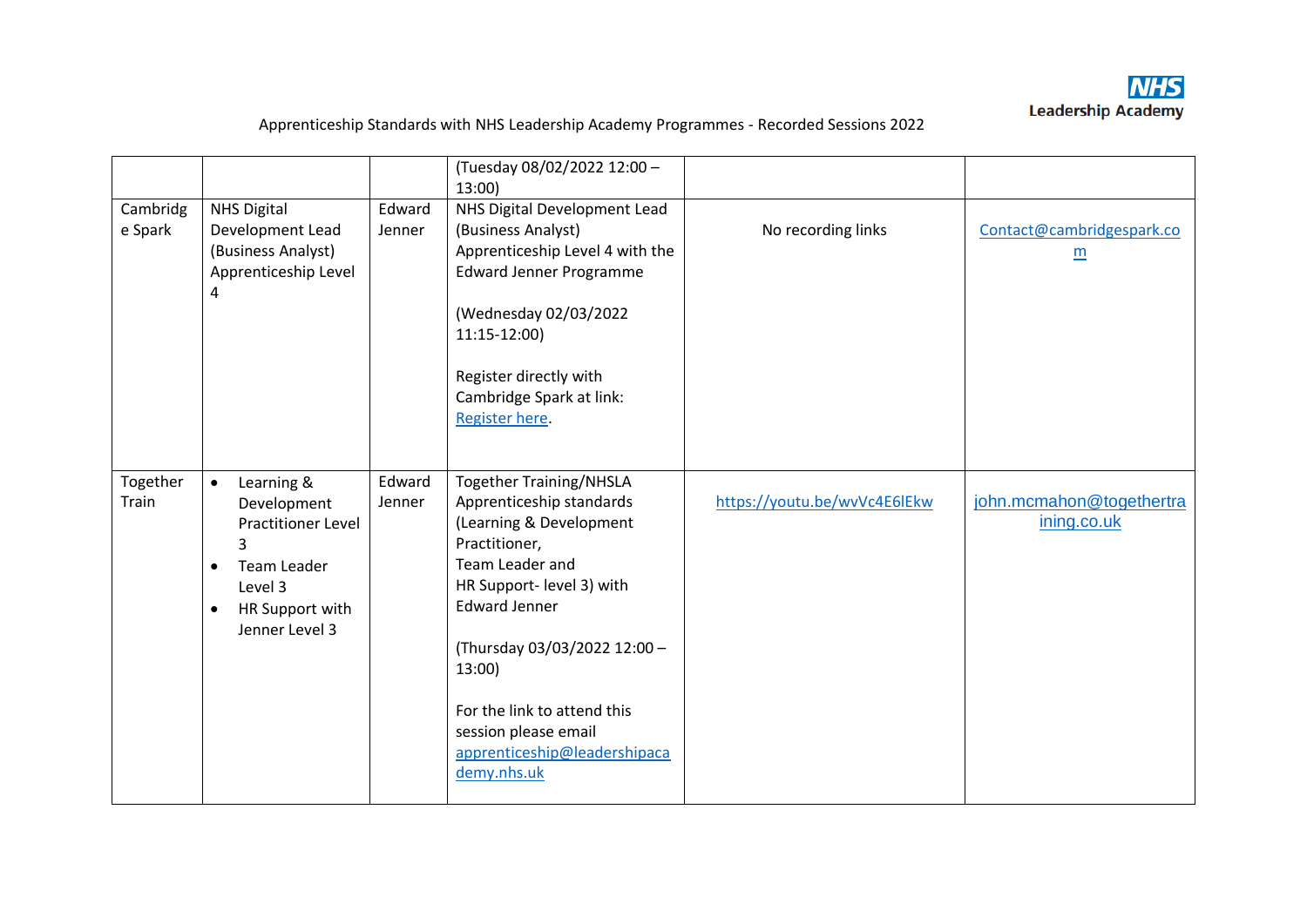

| Cambridg<br>e Spark | NHS Data Citizen<br>(Data Technician)<br>Level 3 | Edward<br>Jenner | NHS Data Citizen (Data<br>Technician) Apprenticeship<br>Level 3 with the Edward Jenner<br>Programme                                                                     | No recording links                              | Contact@cambridgespark.co<br>m           |
|---------------------|--------------------------------------------------|------------------|-------------------------------------------------------------------------------------------------------------------------------------------------------------------------|-------------------------------------------------|------------------------------------------|
|                     |                                                  |                  | (Tuesday 15/03/2022 11:00am<br>$-11:45am)$                                                                                                                              |                                                 |                                          |
|                     |                                                  |                  | Register directly with<br>Cambridge Spark at link:<br>https://bit.ly/3AAqm2t                                                                                            |                                                 |                                          |
| <b>BPP</b>          | Operational /<br>Departmental<br>Manager Level 5 | Mary<br>Seacole  | Operational / Departmental<br>Manager Level 5 with the Mary<br>Seacole Programme<br>Thursday 17th March 14:00pm -<br>15:00pm.<br>Monday 21st March 11:00am -<br>12:00pm | https://www.youtube.com/watch?v=<br>HowGcu Vn54 | MikeScarr@bpp.com<br>SimonEaston@bpp.com |
| <b>BPP</b>          | Coaching<br>Professional Level 5                 | Mary<br>Seacole  | <b>Coaching Professional Level 5</b><br>with optional Mary Seacole<br>Programme<br>Wednesday 23rd March<br>11:00am -12:00pm                                             | https://youtu.be/K3bgyu_e0VU                    | MikeScarr@bpp.com<br>SimonEaston@bpp.com |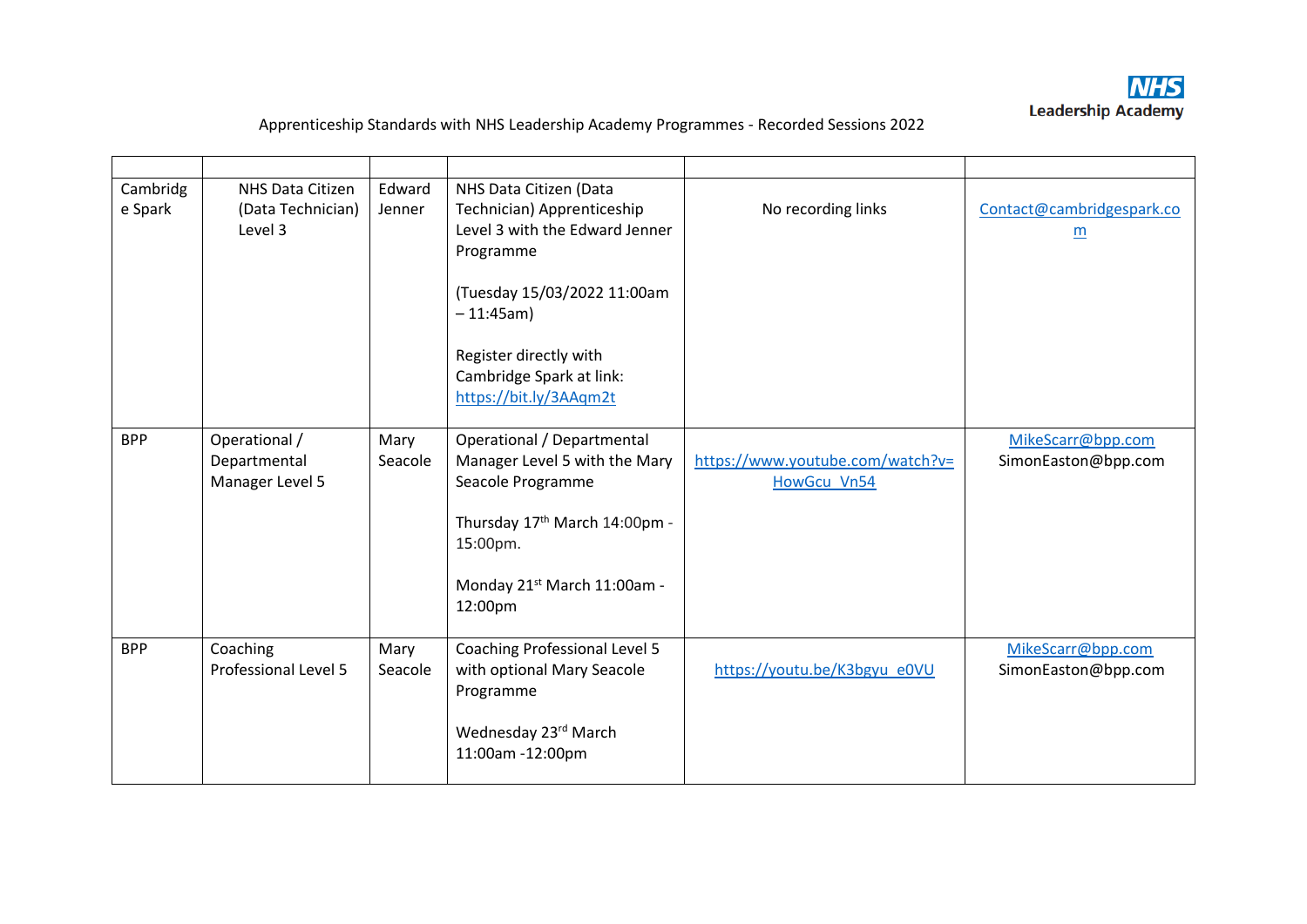

|                     |                                                            |                  | Thursday 24th March 14:00pm<br>$-15:00 \text{pm}$                                                                                                                                                           |                                                                                                     |                                          |
|---------------------|------------------------------------------------------------|------------------|-------------------------------------------------------------------------------------------------------------------------------------------------------------------------------------------------------------|-----------------------------------------------------------------------------------------------------|------------------------------------------|
| <b>BPP</b>          | Team Leader Level 3                                        | Edward<br>Jenner | Team Leader (Level L3) with<br>Edward Jenner - July Cohort 1<br>26th April 12-1<br>$11th$ May 1-2                                                                                                           | https://www.youtube.com/watch?v=<br>uT-JplFsgU4                                                     | MikeScarr@bpp.com<br>SimonEaston@bpp.com |
| <b>BPP</b>          | Data Technician Level<br>3<br>&<br>Data Analyst<br>Level 4 | Edward<br>Jenner | Data Technician (L3) -July<br>cohort & Data Analyst (L4) -<br>Aug Cohort - with Edward<br>Jenner<br>$3^{rd}$ May $12 - 1$<br>17 <sup>th</sup> May 1-2<br>$7th$ June 2 – 3pm<br>8 <sup>th</sup> June 10-11am | https://www.youtube.com/watch?v=<br>ChDun71wErM<br>(Recording from the 3 <sup>rd</sup> May webinar) | MikeScarr@bpp.com<br>SimonEaston@bpp.com |
| Cambridg<br>e Spark | Data Citizen<br>(Technician) Level 3                       | Edward<br>Jenner | Cambridge Spark: Data Citizen<br>Level 3 Apprenticeship with<br><b>Edward Jenner</b><br>Wednesday 26th May 22 12:00<br>$-13:00$                                                                             |                                                                                                     | Contact@cambridgespark.co<br>m           |
| <b>BPP</b>          | Operational /<br>Departmental<br>Manager                   | Mary<br>Seacole  | Operational / Departmental<br>Manager Apprenticeship (L5)<br>with Mary Seacole Programme<br>(Aug 2022 Cohort)                                                                                               |                                                                                                     | MikeScarr@bpp.com<br>SimonEaston@bpp.com |